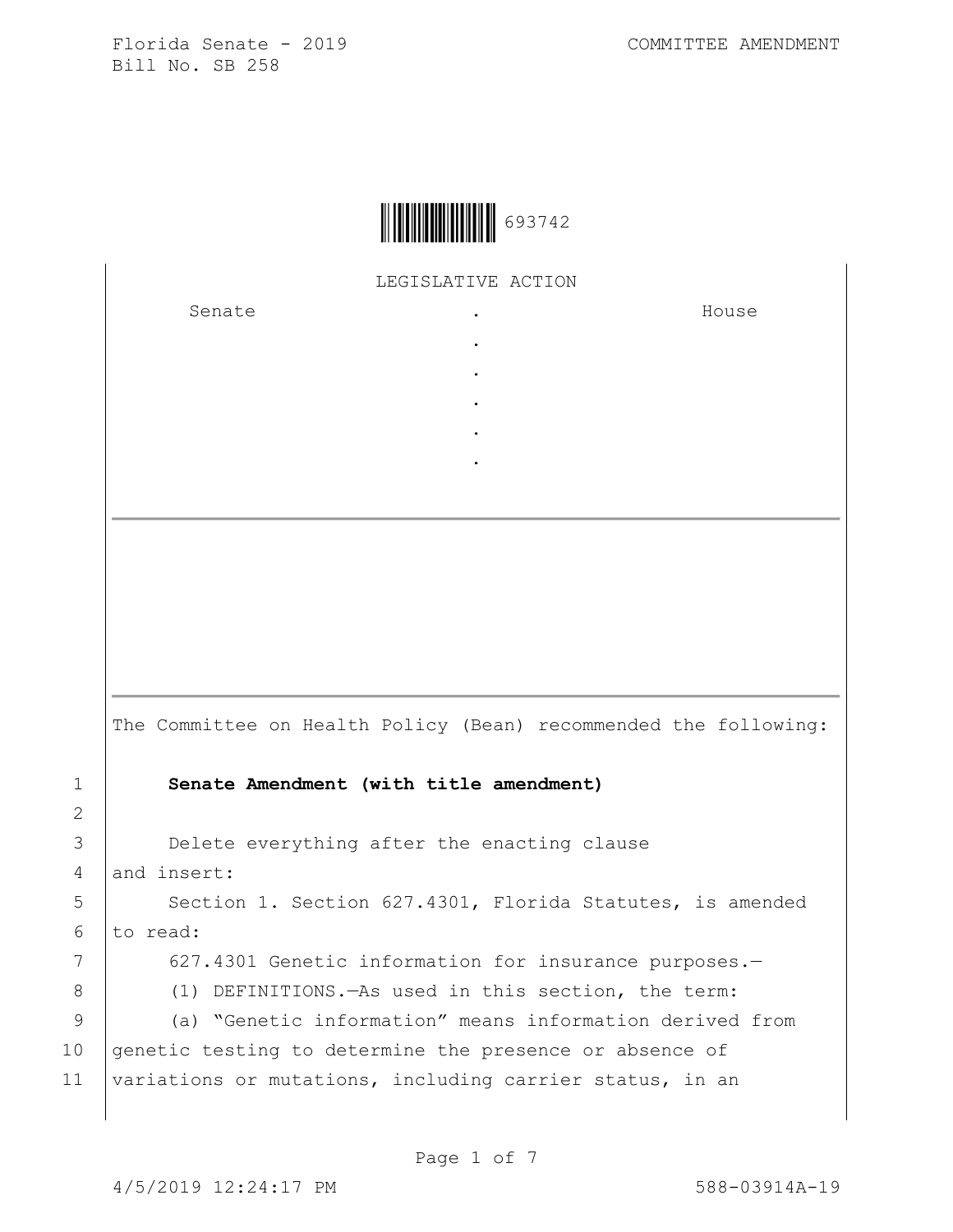Ì6937422Î693742

12 individual's genetic material or genes that are scientifically 13 or medically believed to cause a disease, disorder, or syndrome, 14 or are associated with a statistically increased risk of 15 developing a disease, disorder, or syndrome, which is 16 asymptomatic at the time of testing. Such testing does not include routine physical examinations or chemical, blood, or urine analysis, unless conducted purposefully to obtain genetic information, or questions regarding family history. (b) "Genetic test results" includes, but is not limited to, 21 results of direct-to-consumer commercial genetic testing. (c) "Health insurer" means an authorized insurer offering health insurance as defined in s. 624.603, a self-insured plan 24 as defined in s. 624.031, a multiple-employer welfare  $\alpha$  arrangement as defined in s. 624.437, a prepaid limited health 26 service organization as defined in s.  $636.003$ , a health maintenance organization as defined in s. 641.19, a prepaid health clinic as defined in s. 641.402, a fraternal benefit 29 society as defined in s.  $632.601$ , or any health care arrangement whereby risk is assumed. (d) "Life insurer" has the same meaning as provided in s.  $624.602$  and includes an insurer issuing life insurance contracts 33 that grant additional benefits in the event of an insured's disability. (e) "Long-term care insurer" means an insurer that issues long-term care insurance policies as described in s. 627.9404. (2) RESTRICTIONS ON THE USE OF GENETIC INFORMATION BY

38 HEALTH INSURERS.—

 $39$   $\vert$  (a) In the absence of a diagnosis of a condition related to 40 genetic information, no health insurer authorized to transact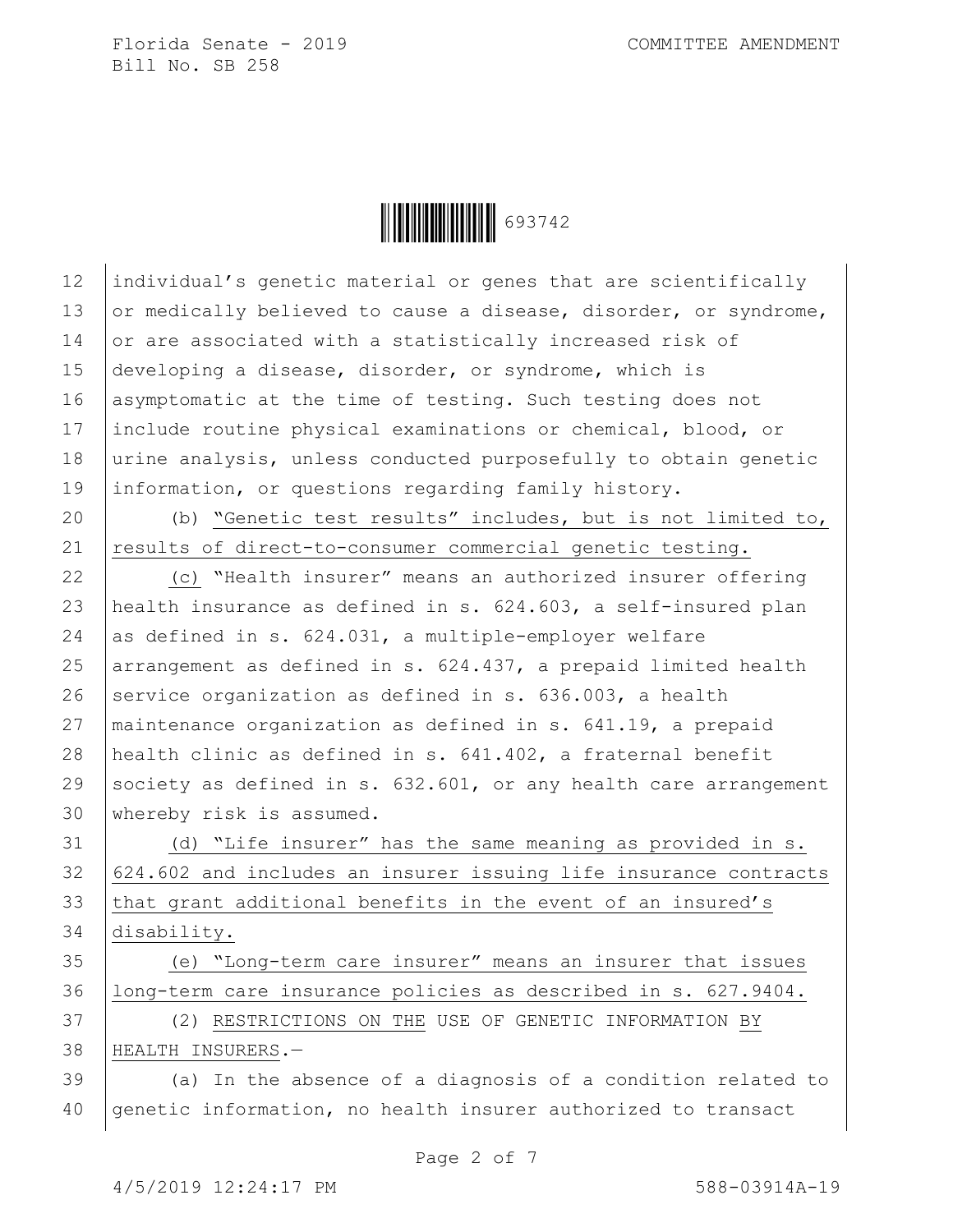

41 insurance in this state may cancel, limit, or deny coverage, or 42 establish differentials in premium rates, based on such 43 information.

 (b) Health insurers may not require or solicit genetic information, use genetic test results, or consider a person's decisions or actions relating to genetic testing in any manner 47 for any insurance purpose.

48 (c) This subsection section does not apply to the 49 underwriting or issuance of a life insurance policy, disability 50 income policy, long-term care policy, accident-only policy, 51 hospital indemnity or fixed indemnity policy, dental policy, or 52 vision policy or any other actions of an insurer directly 53 related to a life insurance policy, disability income policy, 54 long-term care policy, accident-only policy, hospital indemnity 55 or fixed indemnity policy, dental policy, or vision policy.

56 (3) RESTRICTIONS ON THE USE OF GENETIC INFORMATION BY LIFE 57 INSURERS, LONG-TERM CARE INSURERS, AND DISABILITY INCOME 58 INSURERS.—

59 (a) A life insurer, long-term care insurer, or disability 60 income insurer may not:

61 | 1. Require an applicant to take a genetic test;

62 | 2. Collect an applicant's genetic information or genetic 63 | test results without the applicant's authorization; or

64 3. Consider the results of a genetic test that is designed 65  $\vert$  to share information with an individual concerning the 66 applicant's race, ethnicity, or national origin and that is not 67 | related to an applicant's medical condition or future health 68 risk.

69 (b) A life insurer, long-term care insurer, or disability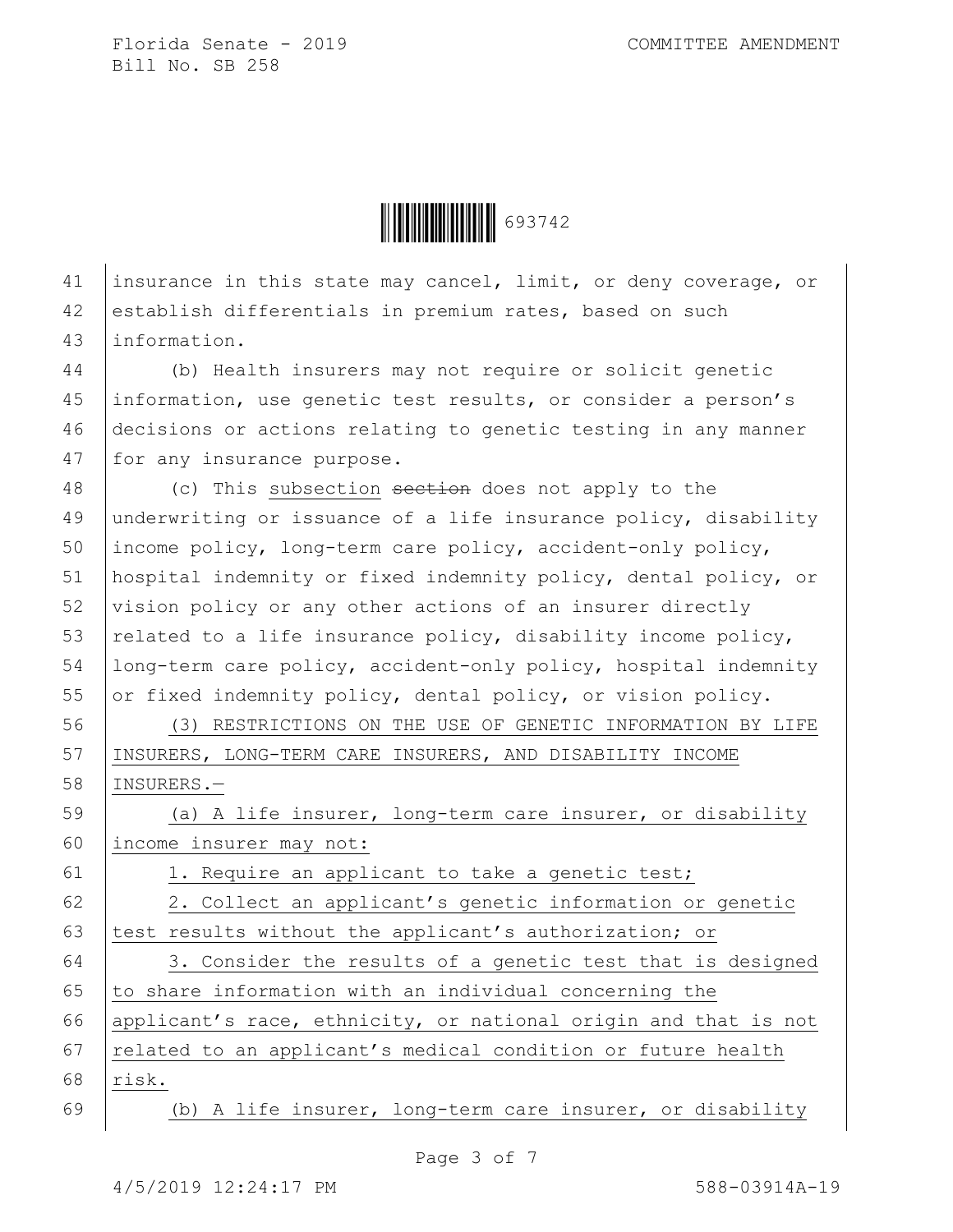Ì6937422Î693742

| 70 | income insurer may only consider genetic test results included   |
|----|------------------------------------------------------------------|
| 71 | in an individual's medical record if the tests have been         |
| 72 | reviewed and confirmed by the individual's physician and the     |
| 73 | insurer complies with paragraph (c).                             |
| 74 | (c) A life insurer, long-term care insurer, or disability        |
| 75 | income insurer may not cancel, limit, or deny coverage, or       |
| 76 | establish differentials in premium rates, based on genetic       |
| 77 | information unless such action is based on objective statistical |
| 78 | evidence related to actual or anticipated loss experience that   |
| 79 | is relevant to an individual's life expectancy or health. A life |
| 80 | insurer, long-term care insurer, or disability income insurer    |
| 81 | shall document the rationale for such action and provide the     |
| 82 | documentation to the office upon request.                        |
| 83 | (d) Genetic information, including genetic test results, is      |
| 84 | nonpublic, private health information and is subject to the      |
| 85 | privacy protections under ss. 626.9651 and 760.40.               |
| 86 | (e) This subsection does not relieve the obligation of a         |
| 87 | life insurer, long-term care insurer, or disability income       |
| 88 | insurer to comply with ss. 626.9706 and 626.9707.                |
| 89 | (f) This subsection does not apply to health insurers.           |
| 90 | (g) This subsection applies to policies entered into or          |
| 91 | renewed on or after January 1, 2020.                             |
| 92 | Section 2. Section 760.40, Florida Statutes, is amended to       |
| 93 | read:                                                            |
| 94 | 760.40 Genetic testing; informed consent; confidentiality;       |
| 95 | penalties; notice of use of results.-                            |
| 96 | (1) As used in this section, the term "DNA analysis" means       |
| 97 | the medical and biological examination and analysis of a person  |
| 98 | to identify the presence and composition of genes in that        |
|    |                                                                  |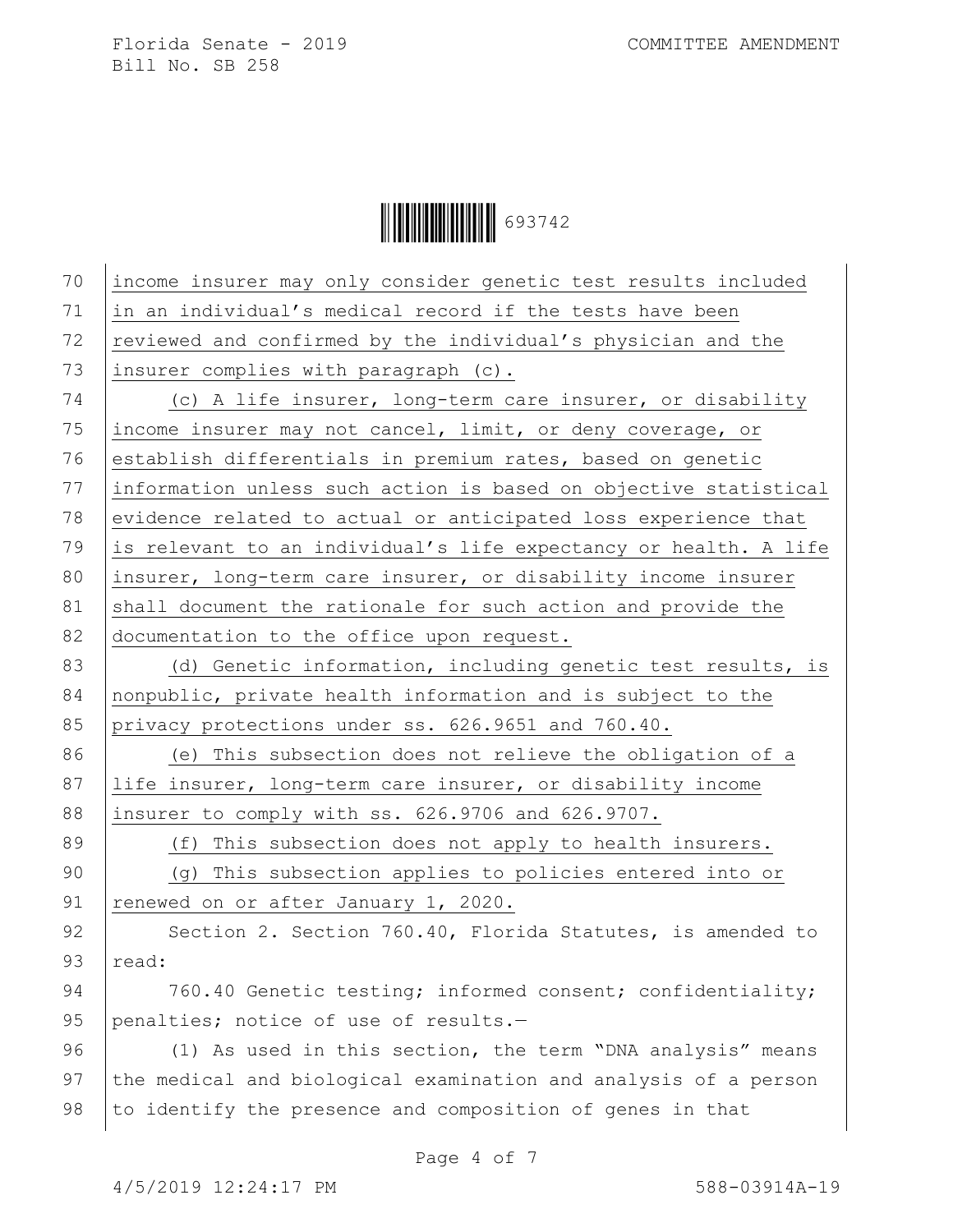

99 person's body. The term includes DNA typing and genetic testing, 100 which includes direct-to-consumer commercial genetic testing.

101 (2)(a) Except for purposes of criminal prosecution, except 102 for purposes of determining paternity as provided in s. 409.256 103 or s.  $742.12(1)$ , and except for purposes of acquiring specimens 104 as provided in s. 943.325, DNA analysis may be performed only 105 with the informed consent of the person to be tested, and the 106 results of such DNA analysis, whether held by a public or 107 private entity, are the exclusive property of the person tested, 108 are confidential, and may not be disclosed without the consent 109 of the person tested. Such information held by a public entity 110 is exempt from the provisions of s. 119.07(1) and s. 24(a), Art. 111 I of the State Constitution.

112 (b) A person who violates paragraph (a) is guilty of a 113 | misdemeanor of the first degree, punishable as provided in s. 114 775.082 or s. 775.083.

115 (3) A person, including an entity providing direct-to-116 | consumer commercial genetic testing, who performs DNA analysis 117 or receives records, results, or findings of DNA analysis must 118 provide the person tested with notice that the analysis was 119 performed or that the information was received. The notice must 120 state that, upon the request of the person tested, the 121 information will be made available to his or her physician. The 122 notice must also state whether the information was used in any 123 decision to grant or deny any insurance, employment, mortgage, 124 | loan, credit, or educational opportunity. If the information was 125 used in any decision that resulted in a denial, the analysis 126 must be repeated to verify the accuracy of the first analysis, 127 and if the first analysis is found to be inaccurate, the denial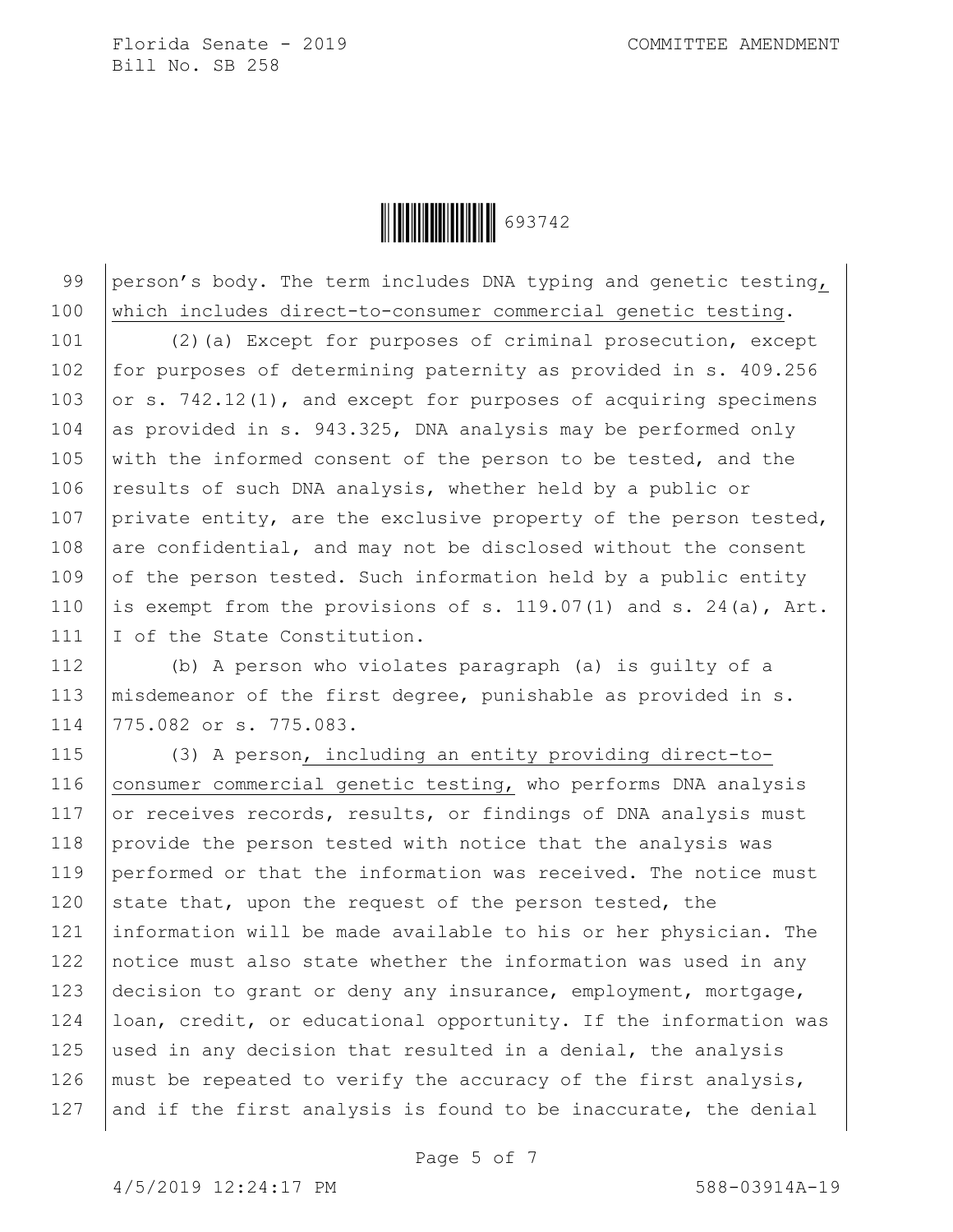## Ì6937422Î693742

| 128 | must be reviewed.                                                |
|-----|------------------------------------------------------------------|
| 129 | (4) A person, including a company providing direct-to-           |
| 130 | consumer commercial genetic testing, may not sell, release, or   |
| 131 | share any personal identifying health information about a        |
| 132 | consumer with a life or health insurance company without a prior |
| 133 | written authorization and a written request from the consumer    |
| 134 | for release of the information.                                  |
| 135 | Section 3. This act shall take effect July 1, 2019.              |
| 136 |                                                                  |
| 137 | ================= T I T L E A M E N D M E N T ===========        |
| 138 | And the title is amended as follows:                             |
| 139 | Delete everything before the enacting clause                     |
| 140 | and insert:                                                      |
| 141 | A bill to be entitled                                            |
| 142 | An act relating to the use of genetic information;               |
| 143 | amending s. 627.4301, F.S.; defining the terms                   |
| 144 | "genetic test results," "life insurer," and "long-term           |
| 145 | care insurer"; prohibiting life insurers, long-term              |
| 146 | care insurers, and disability income insurers from               |
| 147 | certain actions relating to genetic information or               |
| 148 | genetic testing of applicants; providing that such               |
| 149 | insurers may consider an individual's genetic test               |
| 150 | results only under certain circumstances; prohibiting            |
| 151 | such insurers from taking certain actions relating to            |
| 152 | coverage or rates unless certain conditions are met;             |
| 153 | providing that genetic information is nonpublic,                 |
| 154 | private health information and is subject to certain             |
| 155 | privacy protections; providing construction and                  |
| 156 | applicability; amending s. 760.40, F.S.; revising the            |
|     |                                                                  |

Page 6 of 7